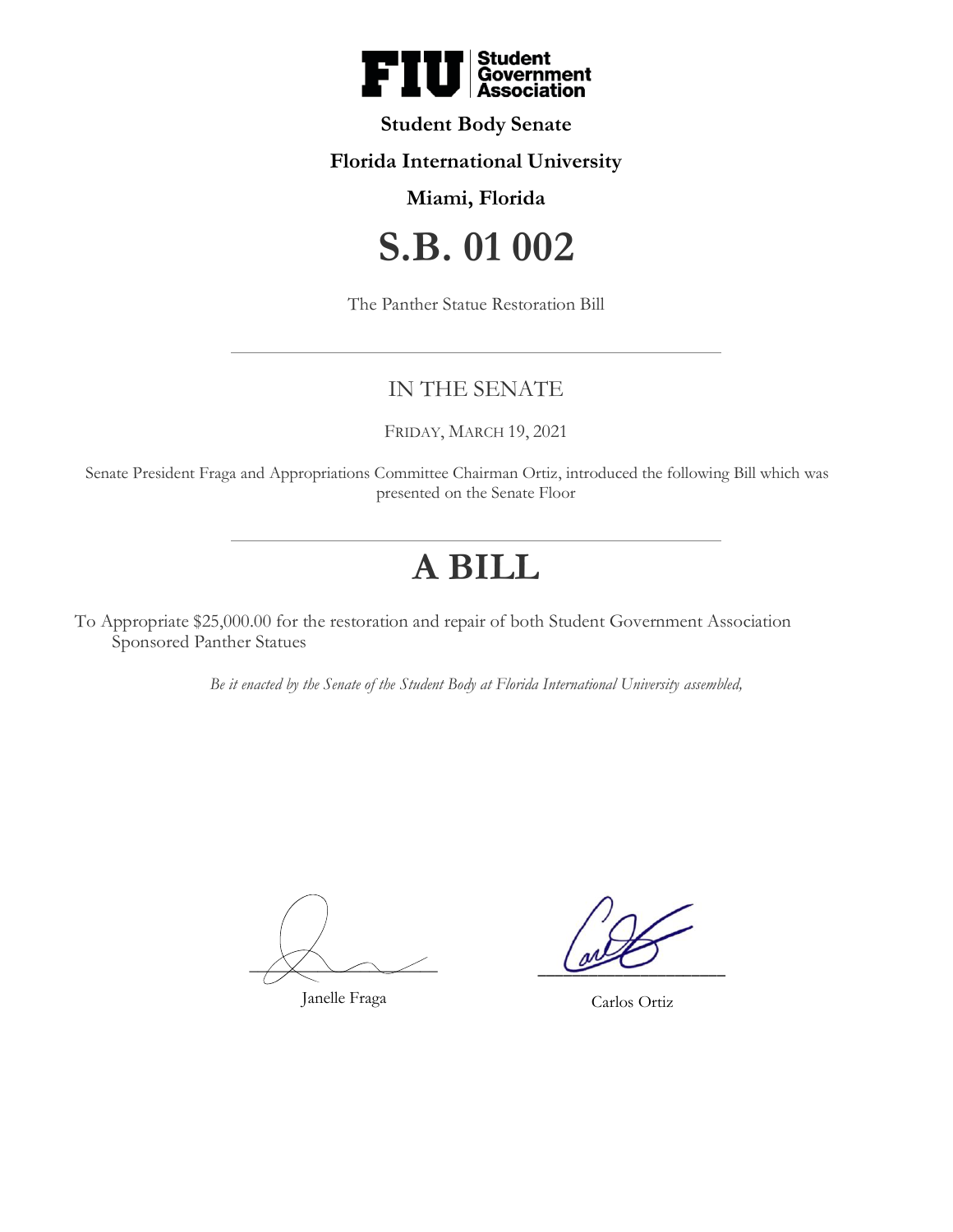# Student<br>Government<br>Association F)

**Whereas, The Student Government Association had originally commissioned and expended for the creation of both Panther Statues Whereas, The current state of oxidation and tarnish to the Panther Statues is extensive Whereas, The Senate of the Student Body at Florida International University has funds available for the benefit of the Student Body at Florida International University Whereas, The Panther Statues serve as a point of pride for many student at FIU and are some of the most recognizable symbol of our University Whereas, The Student Body as a whole will see an increased benefit from well restored and maintained Panther Statues Whereas, The Senate of the Student Body has a vested interest in bettering the quality of the experience of Students at Florida International University**

**Now Therefore,** The Senate of the Student Body does resolves to expend \$25,000.00 from the Legislative Line Items of the Student Government Organization for the purpose of restoring both Panther Statues at the Modesto A. Madique Campus and the Biscayne Bay Campus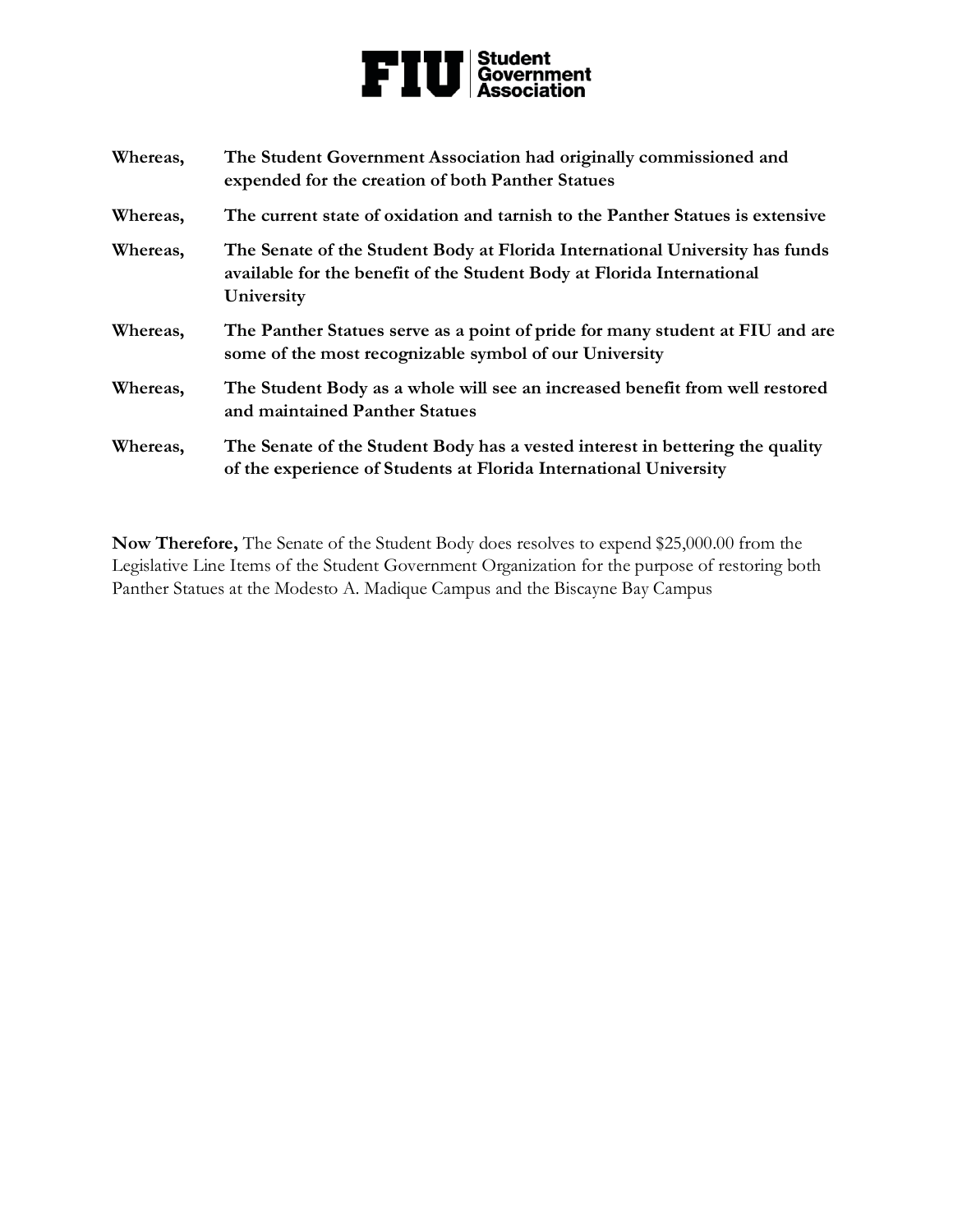

#### Senate Bill Transmission Form

This Bill is presented by the Senate of the Student Body at Florida International University presiding in its first session in the year 2020. It is presented by the Senate President Pro-Tempore and affixed with the signature of the Senate President. Both the Senate President and the Senate President Pro-Tempore affirm that the information presented below is accurate and that the bill has successfully passed in the Senate of the Student Body. The bill is presented on this day and this hour and in this place for signature or veto.

| SB 01 003                                        |                          |                                               |                |
|--------------------------------------------------|--------------------------|-----------------------------------------------|----------------|
| Date Introduced                                  | March 19th               |                                               |                |
| Committees Assigned                              | Appropriations Committee | Committee on Rules and<br>Administration      |                |
| Vote in Appropriations Committee                 | For $-5$                 | Against - 0                                   | Abstaining - 0 |
| Vote in Committee on Rules and<br>Administration | For $-4$                 | Against - 0                                   | Abstaining - 0 |
| Vote Count in the Senate                         | For - $28$               | Against - 1                                   | Abstaining - 0 |
| Signature of the Senate President                |                          | Signature of the Senate President Pro-Tempore |                |

 $\frac{1}{2}$   $\frac{1}{2}$   $\frac{1}{2}$   $\frac{1}{2}$   $\frac{1}{2}$   $\frac{1}{2}$   $\frac{1}{2}$   $\frac{1}{2}$   $\frac{1}{2}$   $\frac{1}{2}$ 

Alexandra Valdes, President of the Student Body

This signature acknowledges the receipt of this bill to the desk of the president awaiting signature or veto.

**Presidential Signature of a Senate Bill**